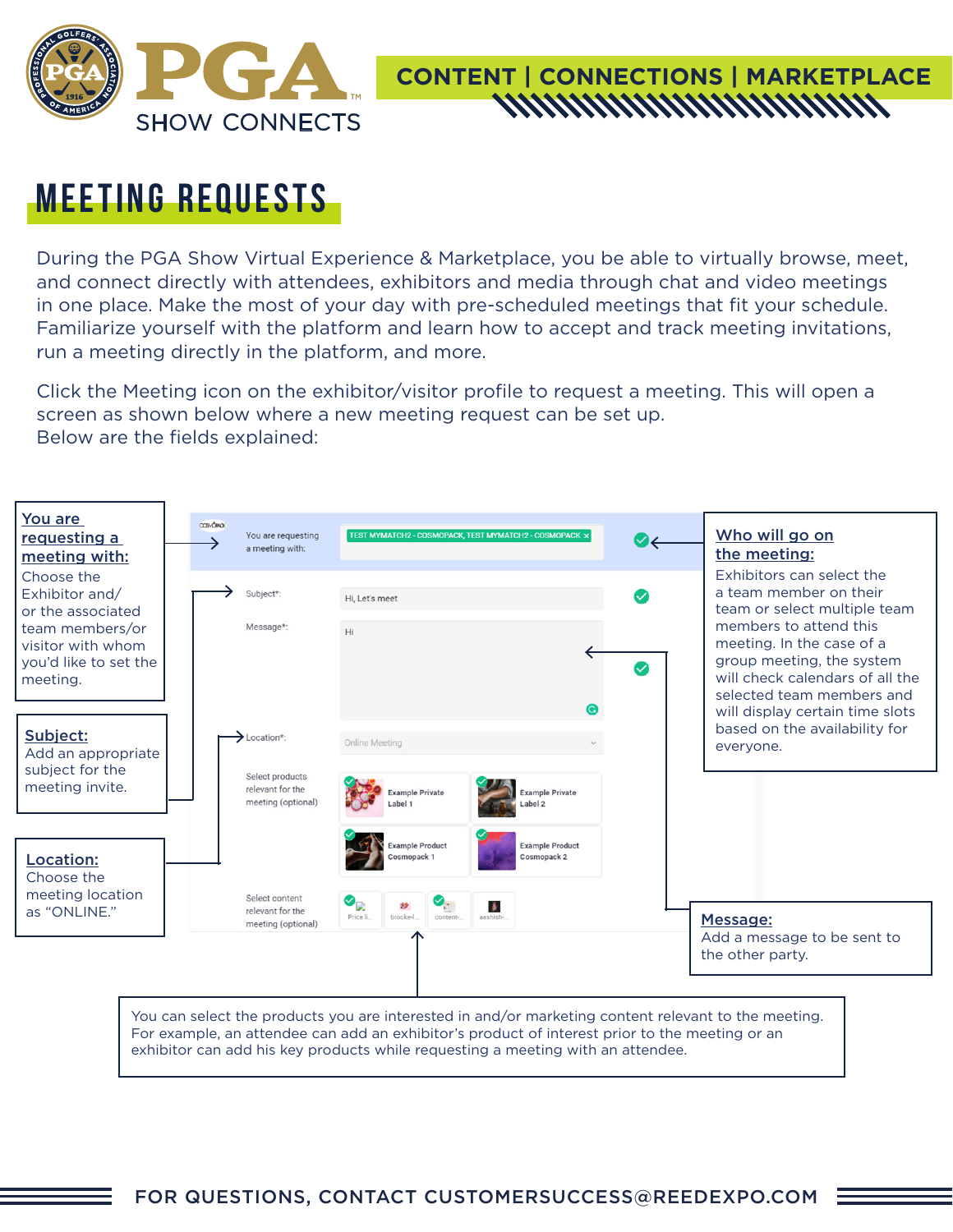### **meeting requests continued**

| Duration of your meeting:<br>The default value is set to 30                                       | 4 June<br>Please select the time you want your meeting to start: |       |                                |       |                                |       |                                |       | <b>REQUEST</b>                 |
|---------------------------------------------------------------------------------------------------|------------------------------------------------------------------|-------|--------------------------------|-------|--------------------------------|-------|--------------------------------|-------|--------------------------------|
| minutes. You can select any<br>value from 15 minutes to an                                        | 00:00                                                            | 00:00 | local time:<br>04 Jun<br>03:30 | 00:15 | local time:<br>04 Jun<br>03:45 | 00:30 | local time:<br>04 Jun<br>04:00 | 00:45 | local time.<br>04 Jun<br>04:15 |
| hour depending on the length<br>of the meeting.                                                   | 01:00                                                            | 01:00 | local time<br>04 Jun<br>04:30  | 01:15 | local time:<br>04 Jun<br>04:45 | 01:30 | local time:<br>04 Jun<br>05:00 | 01:45 | local time:<br>04 Jun<br>05:15 |
|                                                                                                   | 02:00                                                            | 02:00 | localitima<br>05:30            | 02:15 | local time:<br>05:45           | 02:30 | local time<br>06:00            | 02:45 | local time:<br>06:15           |
| Note:<br>The meeting time slot will                                                               | 03:00                                                            | 03:00 | localitime<br>06:30            | 03:15 | local time:<br>06:45           | 03:30 | local time:<br>07:00           | 03:45 | local time:<br>07:15           |
| display the event and local time<br>when requesting or viewing a<br>previously booked meeting. If | 04:00                                                            | 04:00 | localitime<br>07:30            | 04:15 | local time:<br>07:45           | 04:30 | localitime<br>08:00            | 04:45 | local time:<br>08:15           |
| the event and local times are<br>the same, it will only show the<br>event time.                   | 05:00                                                            | 05:00 | local time<br>08:30            | 05:15 | local time:<br>08:45           | 05:30 | local time<br>09:00            | 05:45 | localitima:<br>09:15           |
|                                                                                                   | 06:00                                                            | 06:00 | localitima<br>09:30            | 06:15 | local time:<br>09:45           | 06:30 | local time:<br>10:00           | 06:45 | local time:<br>10:15           |
|                                                                                                   |                                                                  |       |                                |       |                                |       |                                |       |                                |

Select the available time slot and click on the **Request** button.

An email is generated containing the meeting invite and is sent to the other person along with a push notification on his/her virtual platform. From the email, the user can access the meeting calendar and accept, reject or reschedule the meeting invite.

If the user confirms the meeting, the exhibitor gets notified in a confirmation email and can also view the meeting in the platform under Team Schedule as shown below:

#### $9:00$

| Pending                                                                                                             | test                                                                                                                                                                                                                                                                                               |
|---------------------------------------------------------------------------------------------------------------------|----------------------------------------------------------------------------------------------------------------------------------------------------------------------------------------------------------------------------------------------------------------------------------------------------|
| ■ Tuesday, 9 June 2020<br>9:00-9:30   Europe/Rome time<br>12:30-13:00   local time<br>Online Room<br>۰              | testing<br>PARTICIPANTS FROM YOUR SIDE:<br><b>TEST PROVA3 -</b><br>Mark Green<br><b>CONORCE</b><br><b>CWB</b><br>Buver Import/export, TEST PRO<br><b>CANCEL MEETING</b><br>Profumeria<br><b>RESCHEDULE</b><br>PARTICIPANTS FROM 3RD PARTY:<br>John McKidd<br><b>Jwner</b><br>Example Cosmoprof Spa |
| An exhibitor can view the<br>meeting details including<br>date, time, place of<br>the meeting, and team<br>members. | The exhibitor can also<br>choose to cancel or<br>reschedule the meeting<br>to a different time slot.                                                                                                                                                                                               |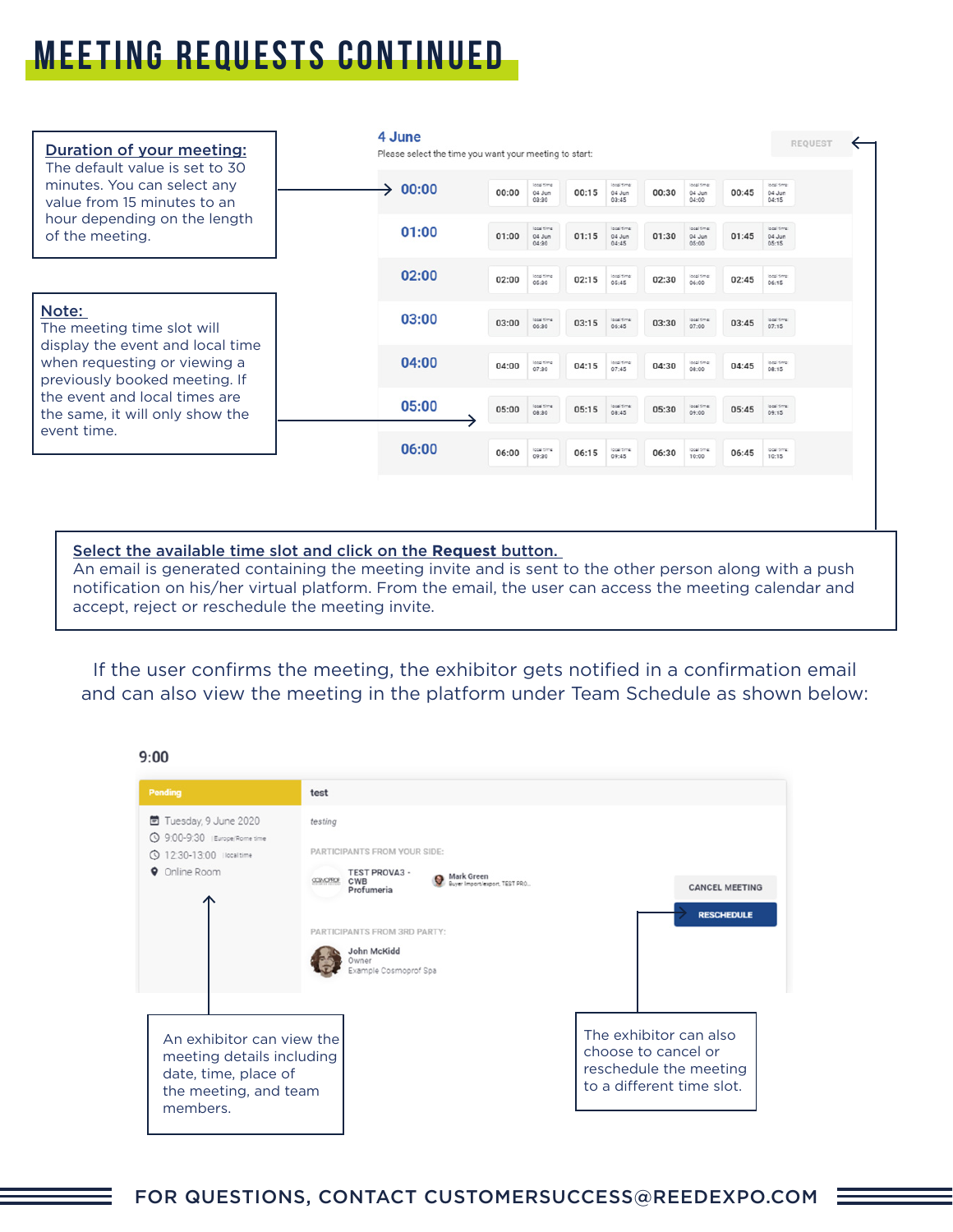## **meeting statuses**

Visitors/Exhibitors can view all their meetings under My Schedule or Team Schedule. There are four meeting statuses for any meeting.

**Pending**: This is when the user has booked a new meeting and is waiting for a response from the other party. A user can cancel or reschedule the meeting at this stage. The other party can choose to accept, reject, or reschedule the meeting.



Incoming**:** This is the meeting request received by the other party and he/she can choose to confirm, reschedule, or cancel the meeting as shown below:

#### $9:00$

| <b>Incoming</b>                                                                       | Ggg                                                                                                                                                              |                       |
|---------------------------------------------------------------------------------------|------------------------------------------------------------------------------------------------------------------------------------------------------------------|-----------------------|
| ■ Thursday, 4 June 2020<br>9:00-9:30   Europe/Rome time<br>© 12:30-13:00   local time | Gggg<br>PARTICIPANTS FROM YOUR SIDE:                                                                                                                             |                       |
| <b>Q</b> Online Room                                                                  | <b>TEST PROVA3 -</b><br>MOR TEST PROVA3 - CWB P ( Mark Green<br>MOR TEST PROVA3 - CWB Profumeria ( Buyer Import/export, TEST PRO<br><b>CONORCE</b><br><b>CWB</b> | <b>CONFIRM</b>        |
|                                                                                       | Profumeria                                                                                                                                                       | <b>RESCHEDULE</b>     |
|                                                                                       | PARTICIPANTS FROM 3RD PARTY:                                                                                                                                     | <b>CANCEL MEETING</b> |
|                                                                                       | Andrea Beltramo<br>General Manager<br>Accenture                                                                                                                  |                       |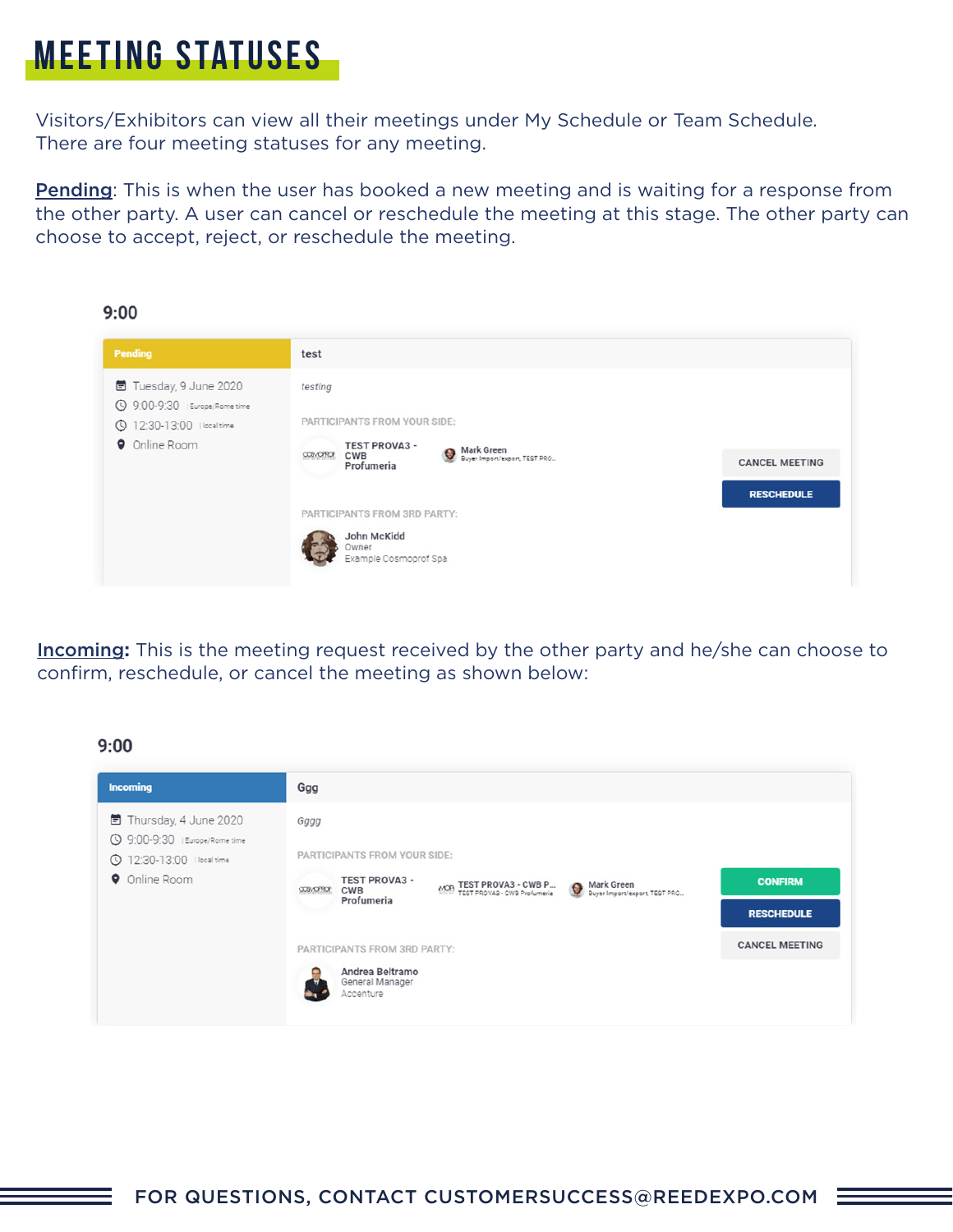### **meeting statuses continued**

Confirmed**:** This is when the other party has confirmed the meeting invite sent by the user. Both parties will get a confirmation email containing the meeting invite which will integrate with your Google/Outlooks calendars. The meeting can also be viewed on the platform.

| <b>Confirmed</b>                                                  | testing notifications                                                                               |                                               |
|-------------------------------------------------------------------|-----------------------------------------------------------------------------------------------------|-----------------------------------------------|
| ■ Friday, 5 June 2020                                             | testing                                                                                             |                                               |
| <b>3:00-3:30</b>   Europe/Rome time<br>© 06:30-07:00   local time | PARTICIPANTS FROM YOUR SIDE:                                                                        | <b>RESCHEDULE</b>                             |
| <b>O</b> Online Room                                              | <b>TEST PROVA3 -</b><br>Mark Green<br>Buyer Import/export, TEST PRO<br><b>CWB</b><br><b>CONOROF</b> | <b>CANCEL MEETING</b>                         |
|                                                                   | Profumeria                                                                                          | JOIN ROOM                                     |
|                                                                   | PARTICIPANTS FROM 3RD PARTY:                                                                        | 13<br>50<br>6<br>min<br>days<br>hours<br>week |
|                                                                   | Enrico Zannini<br>55<br>General Manager<br><b>BFC</b>                                               |                                               |

Cancelled**:** This is when the user has cancelled the meeting request. It can also be removed from All Meetings by clicking on the Delete button.

| 10:00                                                                                                             |                                                                                                                                                                                                                                                                         |  |
|-------------------------------------------------------------------------------------------------------------------|-------------------------------------------------------------------------------------------------------------------------------------------------------------------------------------------------------------------------------------------------------------------------|--|
| <b>Cancelled</b>                                                                                                  | test caselle orari                                                                                                                                                                                                                                                      |  |
| ■ Wednesday, 10 June 2020<br>© 10:00-10:30   Europe/Rome time<br>13:30-14:00   local time<br><b>O</b> Online Room | test caselle orari<br>PARTICIPANTS FROM YOUR SIDE:<br><b>TEST PROVA3 -</b><br><b>Mark Green</b><br><b>CWB</b><br>۰<br><b>CONORCE</b><br>Buyer Import/export, TEST PRO<br>Profumeria<br>Denial reason:<br>test buchi<br>orari<br><b>DELETE</b><br>cancellando<br>meeting |  |
|                                                                                                                   | PARTICIPANTS FROM 3RD PARTY:<br>John McKidd<br>Owner<br>Example Cosmoprof Spa<br>Denial reason: test buchi orari cancellando meeting                                                                                                                                    |  |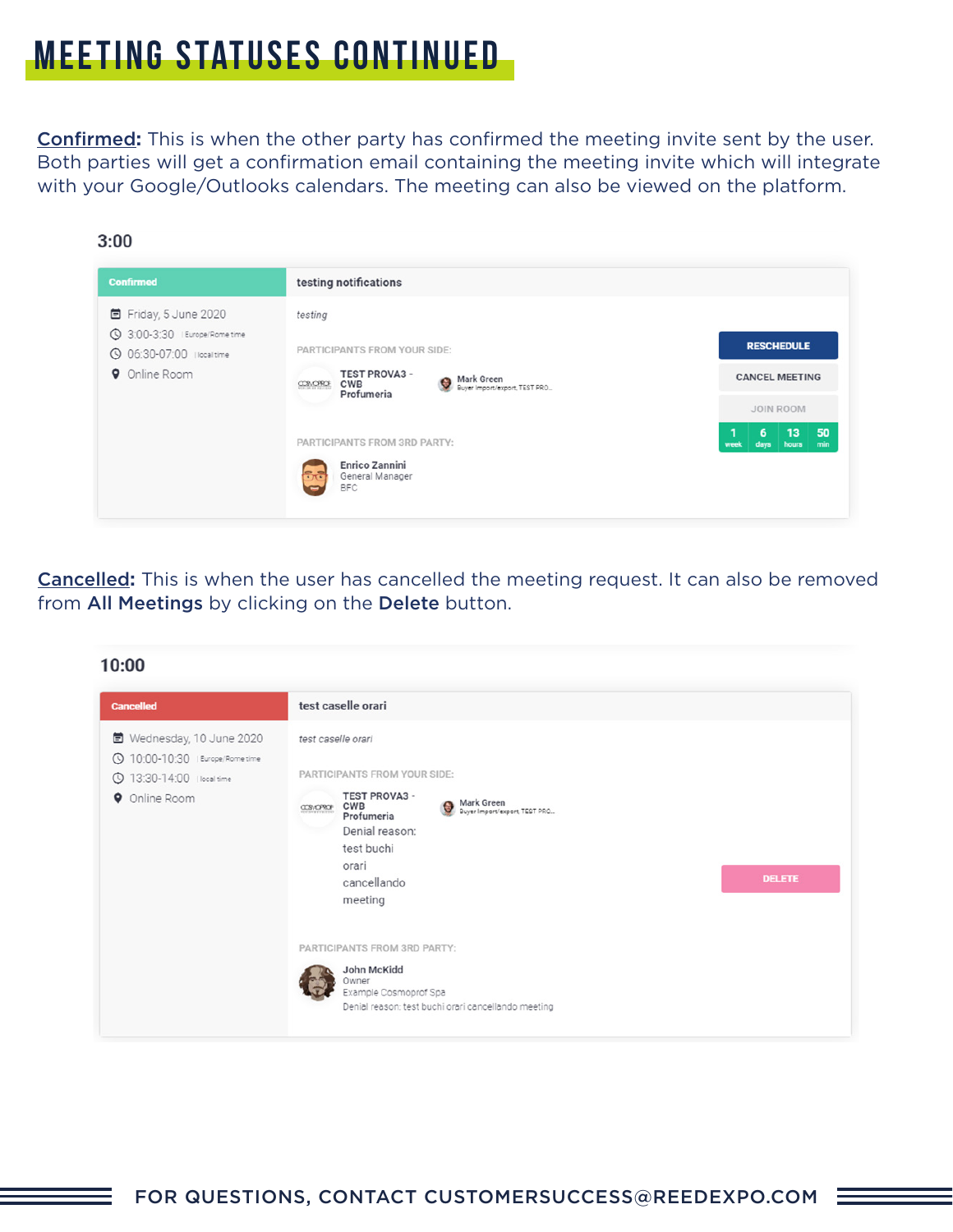#### **joining online meetings**

Joining your online meeting is easy, requires no installations and no external software, and can be used from your desktop or mobile device. The online meeting rooms support video, audio, screen sharing, and live chat.

An online meeting room can be joined only once the meeting has started. You can check when your online meeting will start by navigating to your calendar and finding the meeting.



If the meeting has not yet started, you will see a countdown timer (weeks, days, hours, minutes) until the meeting begins. The Join Room button will remain disabled until it's time for the meeting to begin. When the countdown timer reaches zero, the button will become enabled for the duration of your meeting. *Click Join Room to connect to your meeting room.*

Finally, if an online meeting is currently running, you will see a message in your profile regarding this:

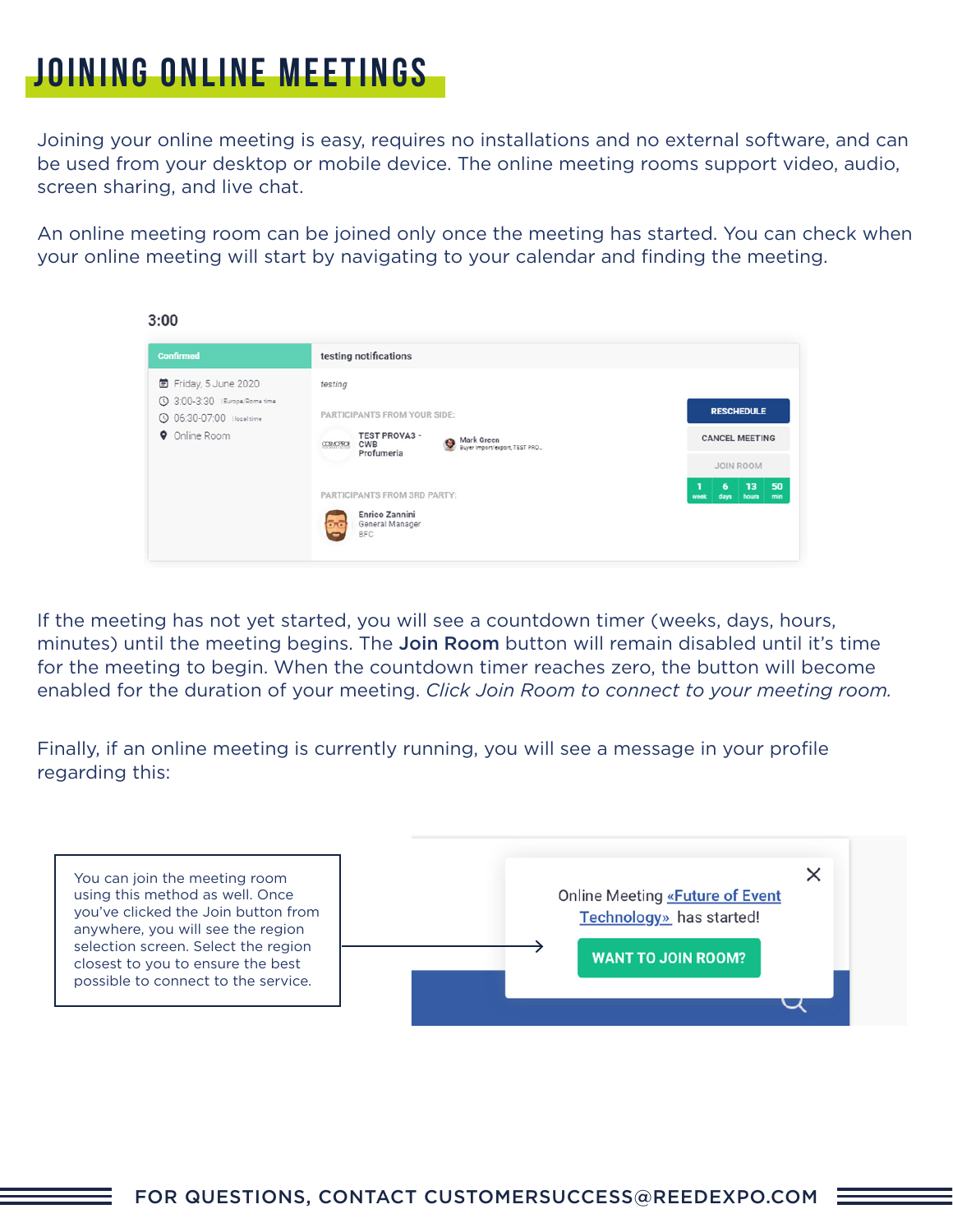#### **joining online meetings continued**

Next, you will see the staging screen where you can test your audio and video devices as shown below:

| Select devices                                                         |             |                         |  |
|------------------------------------------------------------------------|-------------|-------------------------|--|
| Microphone                                                             | Preview     |                         |  |
| Default - Mic in at front panel (black) (Realtek High Definition Auc ♦ |             |                         |  |
| Camera                                                                 |             |                         |  |
| HP TrueVision HD (04f2:b56c)<br>÷                                      |             |                         |  |
|                                                                        |             |                         |  |
| 540p (qHD) @ 15 fps (1.4 Mbps max)<br>÷                                |             |                         |  |
| Speaker                                                                |             |                         |  |
| Default - Speaker/Headphone (Realtek High Definition Audio)<br>÷       | <b>Test</b> |                         |  |
| <b>Join</b>                                                            |             |                         |  |
|                                                                        |             | <b>Activate Windows</b> |  |

Upon confirming, you will enter the virtual meeting room.

Please note that late-arriving participants won't be able to join after the meeting time has ended. The meeting room will automatically shut down only after all participants have exited for five minutes, so don't worry if your meeting overruns a bit, you won't be kicked out!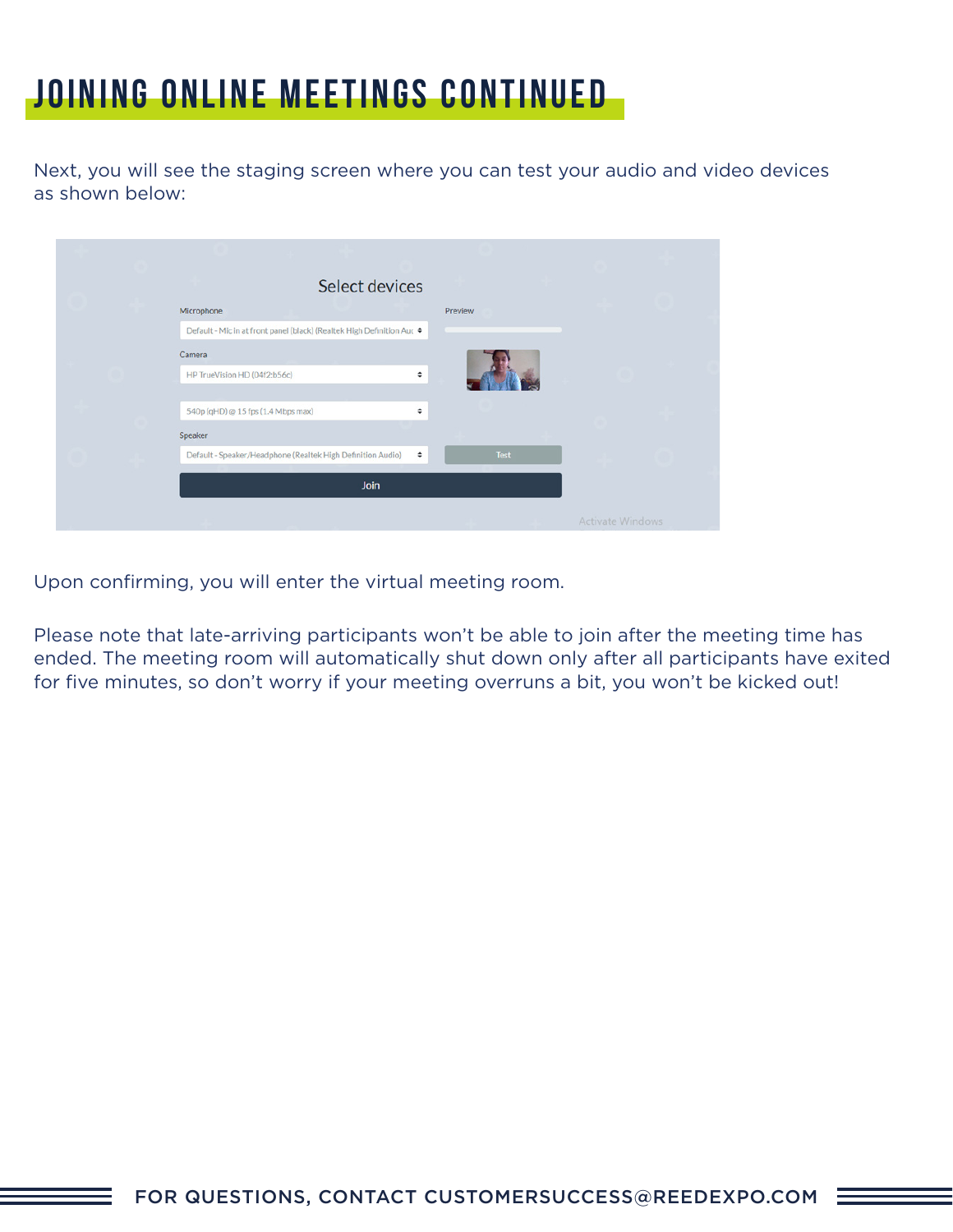### **online meetings - troubleshooting**

If you are not able to connect to meeting rooms, follow this link: <https://app.chime.aws/check#> and check if there are no block IP addresses/domains.





- 1. Turn off private VPN/ proxy.
- 2. Get the IP addresses unblocked from your Internet Service Provider.
- 3. Try using a different proxy/VPN, if possible.

#### Done!



We found 2 issue(s) connecting to Amazon Chime. Please read the Amazon Chime Network Documentation to properly configure your network connection.

amazon

**Chime**